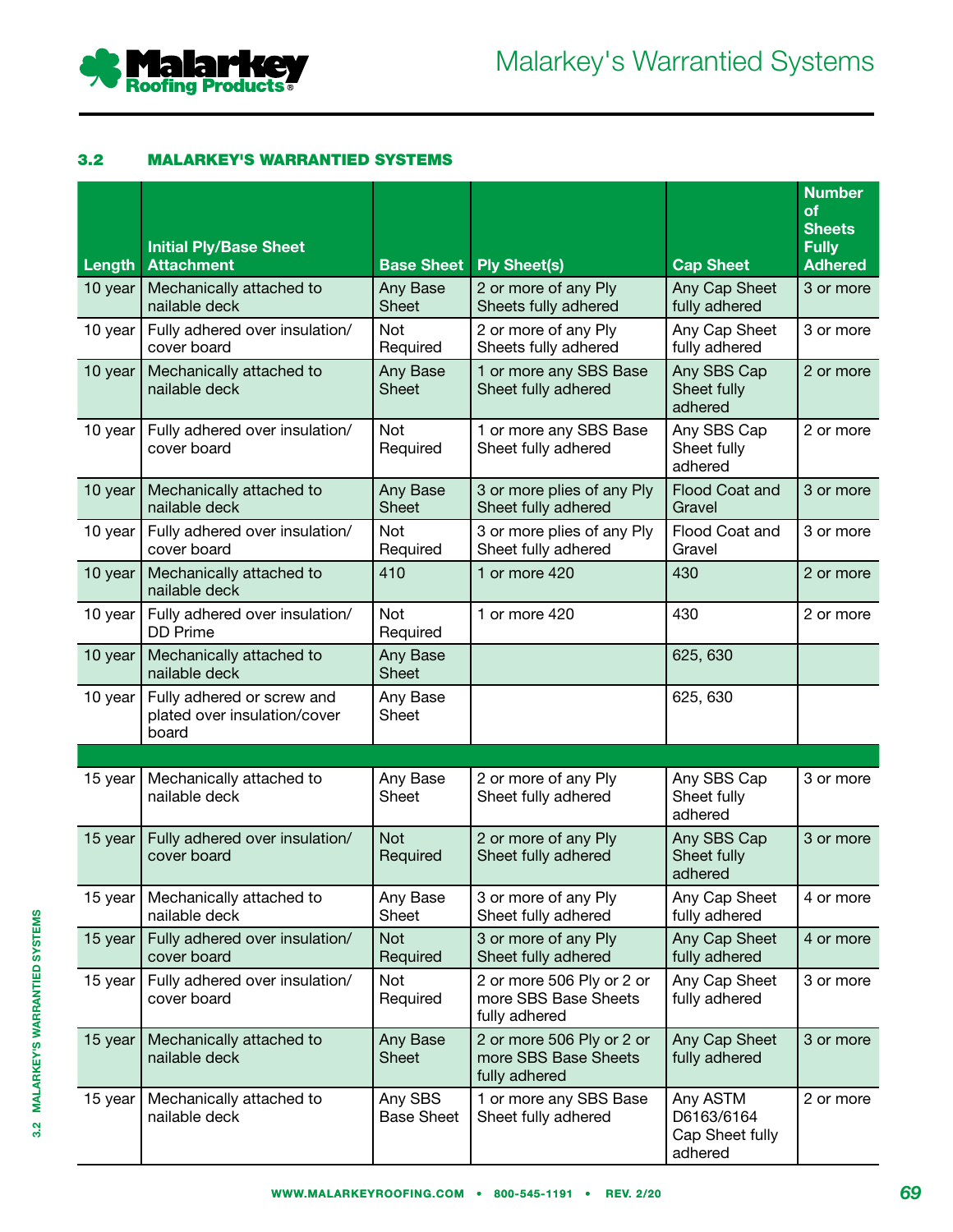

|         | <b>Initial Ply/Base Sheet</b>                    |                              |                                                                                  |                                                      | <b>Number</b><br><b>of</b><br><b>Sheets</b><br><b>Fully</b> |
|---------|--------------------------------------------------|------------------------------|----------------------------------------------------------------------------------|------------------------------------------------------|-------------------------------------------------------------|
| Length  | <b>Attachment</b>                                | <b>Base Sheet</b>            | <b>Ply Sheet(s)</b>                                                              | <b>Cap Sheet</b>                                     | <b>Adhered</b>                                              |
| 15 year | Fully adhered over insulation/<br>cover board    | <b>Not</b><br>Required       | 1 or more any SBS Base<br>Sheet fully adhered                                    | Any ASTM<br>D6163/6164<br>Cap Sheet fully<br>adhered | 2 or more                                                   |
| 15 year | Mechanically attached to<br>nailable deck        | Any Base<br>Sheet            | 1 or more of any ASTM<br>D6163 Base Sheets fully<br>adhered                      | Any 100 lb. SBS<br>Cap Sheet fully<br>adhered        | 2 or more                                                   |
| 15 year | Fully adhered over insulation/<br>cover board    | Not<br>Required              | 1 or more of any ASTM<br>D6163 Base Sheets fully<br>adhered                      | Any 100 lb. SBS<br>Cap Sheet fully<br>adhered        | 2 or more                                                   |
| 15 year | Mechanically attached to<br>nailable deck        | Any Base<br><b>Sheet</b>     | 4 plies of 500 Ply Sheet or<br>3 or more plies of 506 Ply<br>Sheet fully adhered | Flood Coat and<br>Gravel                             | 3 or more<br>plies                                          |
| 15 year | Fully adhered over insulation/<br>cover board    | <b>Not</b><br>Required       | 4 plies of 500 Ply Sheet or<br>3 or more plies of 506 Ply<br><b>Sheet</b>        | Flood Coat and<br>Gravel                             | 3 or more                                                   |
| 15 year | Fully adhered over insulation<br>and DD Prime    | Not<br>Required              | 610 fully adhered                                                                | 630 fully adhered<br>torch applied                   | 2 or more                                                   |
| 15 year | Mechanically attached to<br>nailable deck        | 410                          | 610                                                                              | 630                                                  | 2 or more                                                   |
| 15 year | Fully adhered over insulation<br>and DD Prime    | Not<br>Required              | 2 or more 420                                                                    | 430                                                  | 3 or more                                                   |
| 15 year | Fully adhered over insulation<br>and DD Prime    | <b>Not</b><br>Required       | 420                                                                              | 440                                                  | 2 or more                                                   |
| 15 year | Mechanically attached to a<br>nailable deck      | 410                          | 420                                                                              | 440                                                  | 2 or more                                                   |
|         |                                                  |                              |                                                                                  |                                                      |                                                             |
| 20 year | Fully adhered over insulation/<br>cover board    | Not<br>Required              | Any ASTM D6163 Base<br>Sheet fully adhered                                       | Any ASTM<br>D6163/6164<br>Cap Sheet fully<br>adhered | 2 or more                                                   |
| 20 year | Mechanically attached to<br>nailable deck        | Any SBS<br><b>Base Sheet</b> | Any ASTM D6163 Base<br>Sheet fully adhered                                       | Any ASTM<br>D6163/6164<br>Cap Sheet fully<br>adhered | 2 or more                                                   |
| 20 year | Fully adhered over insulation/<br>cover board    | Not<br>Required              | Any ASTM D6163 Base<br>Sheet fully adhered                                       | Any ASTM<br>D6163/6164<br>Cap Sheet fully<br>adhered | 2 or more                                                   |
| 20 year | Fully adhered over insulation/<br>cover board    | N/A                          | 2 or more any SBS Base<br><b>Sheet</b>                                           | Any Cap Sheet<br>fully adhered                       | 3 or more                                                   |
| 20 year | Mechanically attached to<br>nailable deck        | Any Base<br>Sheet            | 3 or more 506 Ply Sheet<br>fully adhered                                         | Any Cap Sheet<br>fully adhered                       | 4 or more                                                   |
| 20 year | Fully adhered over insulation<br>and cover board | <b>Not</b><br>Required       | 3 or more 506 Ply Sheet<br>fully adhered                                         | Any Cap Sheet<br>fully adhered                       | 4 or more                                                   |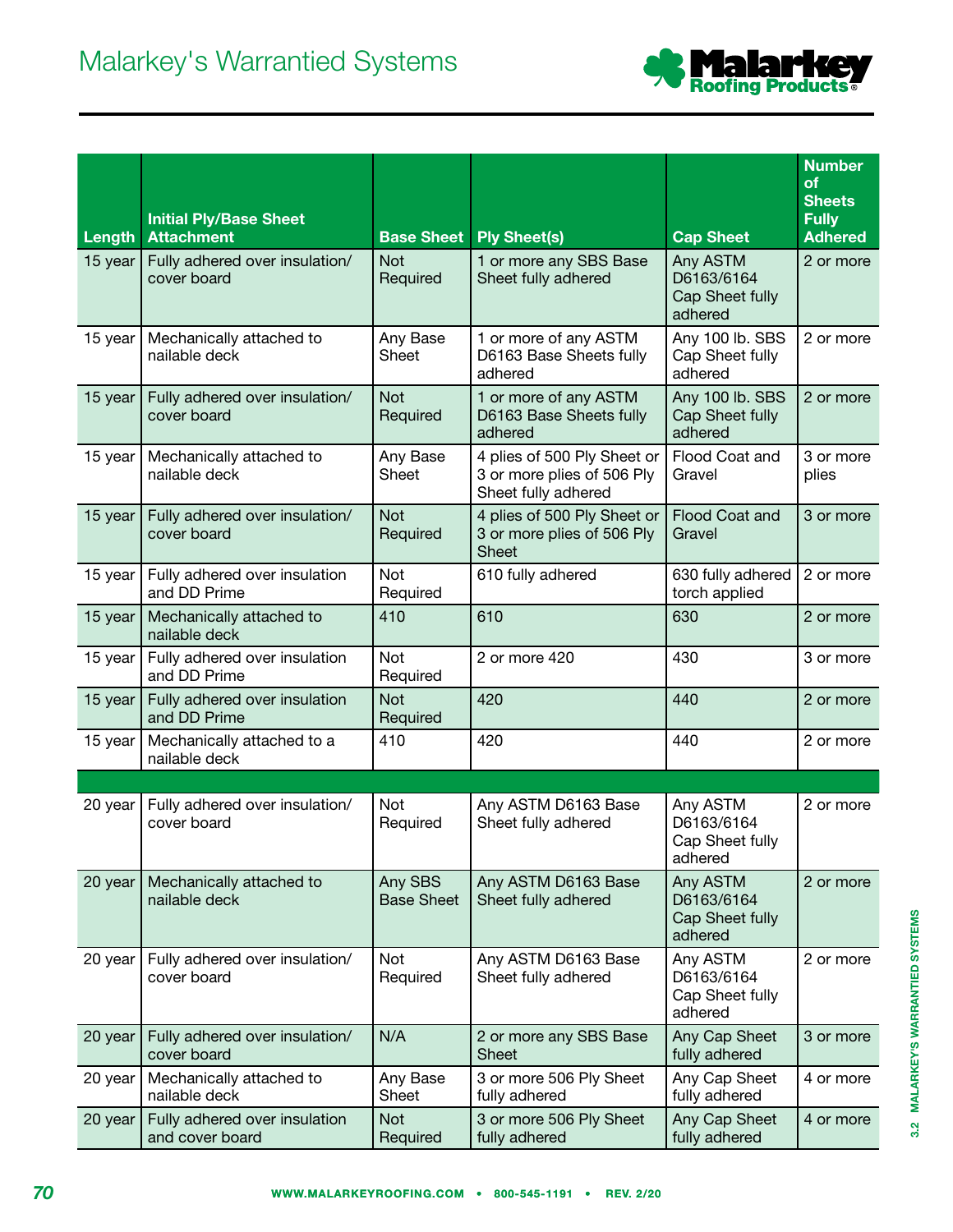

|                   | <b>Initial Ply/Base Sheet</b><br><b>Attachment</b> |                                                  |                                                                                                                         |                                                                          | <b>Number</b><br><b>of</b><br><b>Sheets</b><br><b>Fully</b> |
|-------------------|----------------------------------------------------|--------------------------------------------------|-------------------------------------------------------------------------------------------------------------------------|--------------------------------------------------------------------------|-------------------------------------------------------------|
| Length<br>20 year | Mechanically attached to<br>nailable deck          | <b>Base Sheet</b><br>Any Base<br>Sheet           | <b>Ply Sheet(s)</b><br>2 or more 506 Ply Sheet<br>fully adhered                                                         | <b>Cap Sheet</b><br>Any ASTM<br>D6163/6164<br>Cap Sheet fully<br>adhered | <b>Adhered</b><br>3 or more                                 |
| 20 year           | Fully adhered over insulation/<br>cover board      | <b>Not</b><br>Required                           | 2 or more 506 Ply Sheet<br>fully adhered                                                                                | Any ASTM<br>D6163/6164<br>Cap Sheet fully<br>adhered                     | 3 or more                                                   |
| 20 year           | Mechanically attached to<br>nailable deck          | Any Base<br>Sheet                                | 4 or more plies of 506 Ply<br>Sheet                                                                                     | Flood Coat and<br>Gravel                                                 | 4 or more                                                   |
| 20 year           | Fully adhered over insulation/<br>cover board      | Not<br>Required                                  | 4 or more plies of 506 Ply<br><b>Sheet</b>                                                                              | Flood Coat and<br>Gravel                                                 | 4 or more                                                   |
| 20 year           | Fully adhered over insulation/<br>cover board      | Not<br>Required                                  | 4 or more plies of 506 Ply<br>Sheet                                                                                     | Flood Coat and<br>Gravel                                                 | 4 or more                                                   |
| 20 year           | Fully adhered over insulation<br>and DD Prime      | <b>Not</b><br>Required                           | 2 or more 420                                                                                                           | 440                                                                      | 3 or more                                                   |
| 20 year           | Mechanically attached to<br>nailable deck          | 410                                              | 2 or more 420                                                                                                           | 440                                                                      | 3 or more                                                   |
| 20 year           | Fully adhered over insulation<br>and DD Prime      | <b>Not</b><br>Required                           | 610                                                                                                                     | 440                                                                      | 2 or more                                                   |
| 20 year           | Mechanically attached to<br>nailable deck          | 410                                              | 610                                                                                                                     | 440                                                                      | 2 or more                                                   |
|                   |                                                    |                                                  |                                                                                                                         |                                                                          |                                                             |
| 25 year           | Mechanically attached to<br>nailable deck          | Any SBS<br><b>Base Sheet</b>                     | 3 plies of 506 Ply Sheet<br>fully adhered                                                                               | Any ASTM<br>D6163/6164<br>Cap Sheet fully<br>adhered                     | 4 or more                                                   |
| 25 year           | Fully adhered over insulation/<br>cover board      | <b>Not</b><br>Required                           | 3 plies of 506 Ply Sheet<br>fully adhered                                                                               | Any ASTM<br>D6163/6164<br><b>Cap Sheet fully</b><br>adhered              | 4 or more                                                   |
| 25 year           | Mechanically attached to<br>nailable deck          | Any SBS<br><b>Base Sheet</b>                     | 1 or more any SBS Base<br>Sheet fully adhered and<br>one or more plies of any<br>ASTM D6163 Base Sheet<br>fully adhered | Any ASTM<br>D6163/6164<br>Cap Sheet fully<br>adhered                     | 3 or more                                                   |
| 25 year           | Fully adhered over insulation/<br>cover board      | Any SBS<br><b>Base Sheet</b><br>fully<br>adhered | 1 or more plies of any<br>ASTM D6163 Base Sheet<br>fully adhered                                                        | Any ASTM<br>D6163/6164<br>Cap Sheet fully<br>adhered                     | 3 or more                                                   |
|                   |                                                    |                                                  |                                                                                                                         |                                                                          |                                                             |
| 30 year           | Mechanically attached to<br>nailable deck          | Any SBS<br><b>Base Sheet</b>                     | 4 or more 506 Ply Sheets<br>fully adhered                                                                               | Any ASTM<br>D6163/6164<br>Cap Sheet fully<br>adhered                     | 5 or more                                                   |